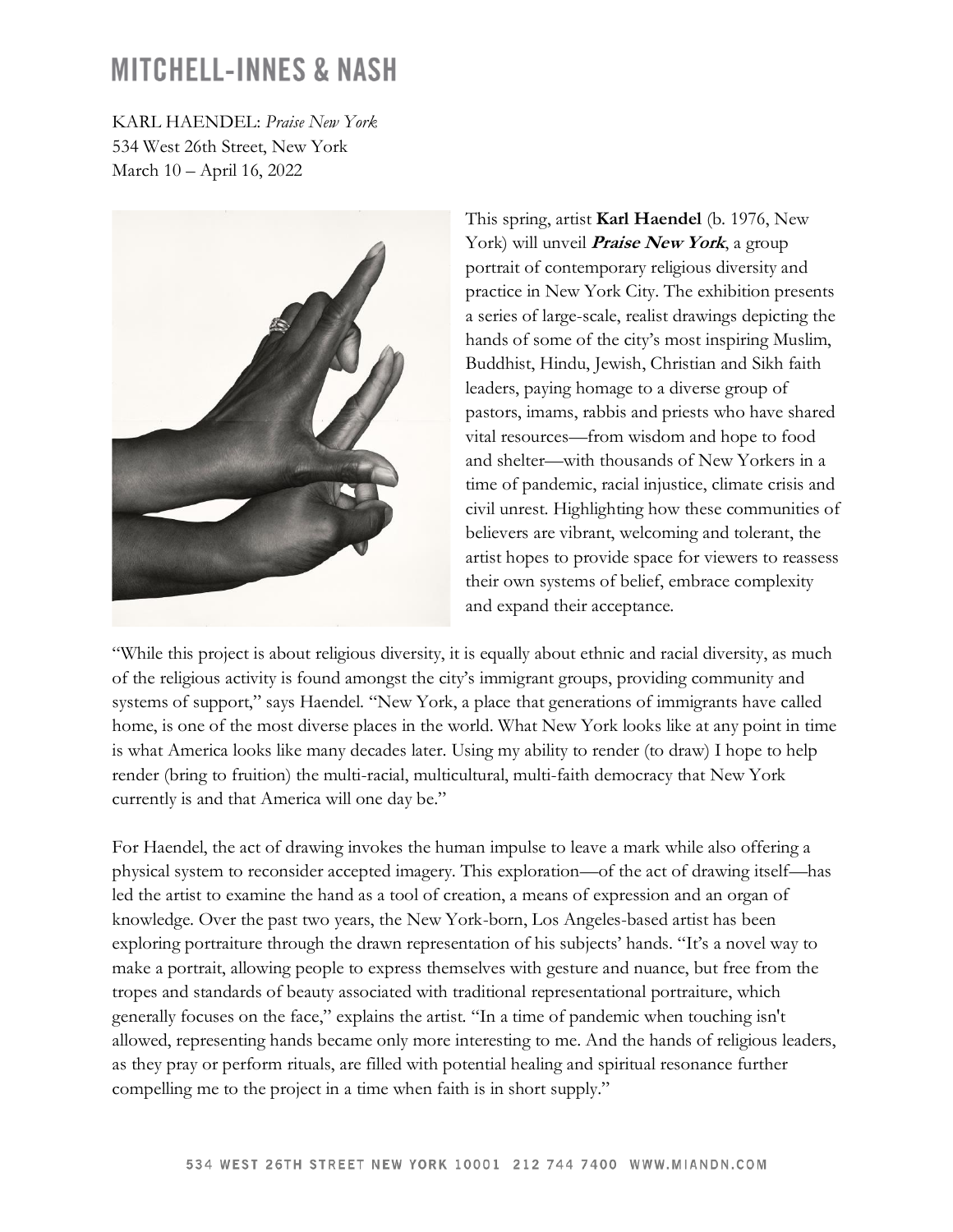To make the work, the artist met with each leader in their house of worship, to talk about their faith, the history of their congregation in the city and to take reference photos of their hands. Back at his studio, Haendel digitally manipulated these photos to create new and often physically impossible hand compositions, which subtly reference hand gestures found in religious imagery across art history. But the digital affect is left imperceptibly visible (the same hand holding itself or a hand with too few or too many fingers), reminding us that these mystical and uncanny appendages are of the present. With these digital renderings used for reference, Haendel drew each hand portrait in pencil on paper, slowly and meticulously, at very large scale.

"As much as *Praise New York* is a portrait of contemporary faith it is just as much a portrait of New

York City itself. Although the city is often thought of as secular, in truth it is home to numerous religious communities and, according to demographers, would be considered fairly religious," says Haendel. "We all regularly walk by storefront mosques and basement temples, often without notice. For this reason I deliberately sought out leaders who not only support inter-faith dialogue and practice tolerance but who also lead houses of worship located in neighborhoods within all five boroughs of New York making clear that religion is all around us if we only take the time to look. And look we must as each subjects' hands are drawn nearly 9 feet tall, towering over the viewer as an embodied presence."

The artist has said that the reason he chooses drawing is that "no other medium can combine



touch, scale and intimacy to such powerful effect." A parallel forms between the power of drawing as a mode of artistic creation and the religious symbolism surrounding the hands of gods as creators and protectors—from *hamsa*, the middle eastern helping hand and protector from the evil eye; to the Mexican *mano poderosa*, the all-powerful hand; to *mudras*, ritual gestures found in Hinduism and Buddhism, often facilitating spiritual knowledge, protection, stimulation and healing. "I will use my hand and my labor to honor each leader's labor, be it intellectual or as service to their community, as a kind of homage," said the artist. "It will be drawing as ritual, as meditation, as service."

The artist would like to thank Alana Reibstein, Siobhan Hebron, and Andrew Currey, without whose help this exhibition would not be possible.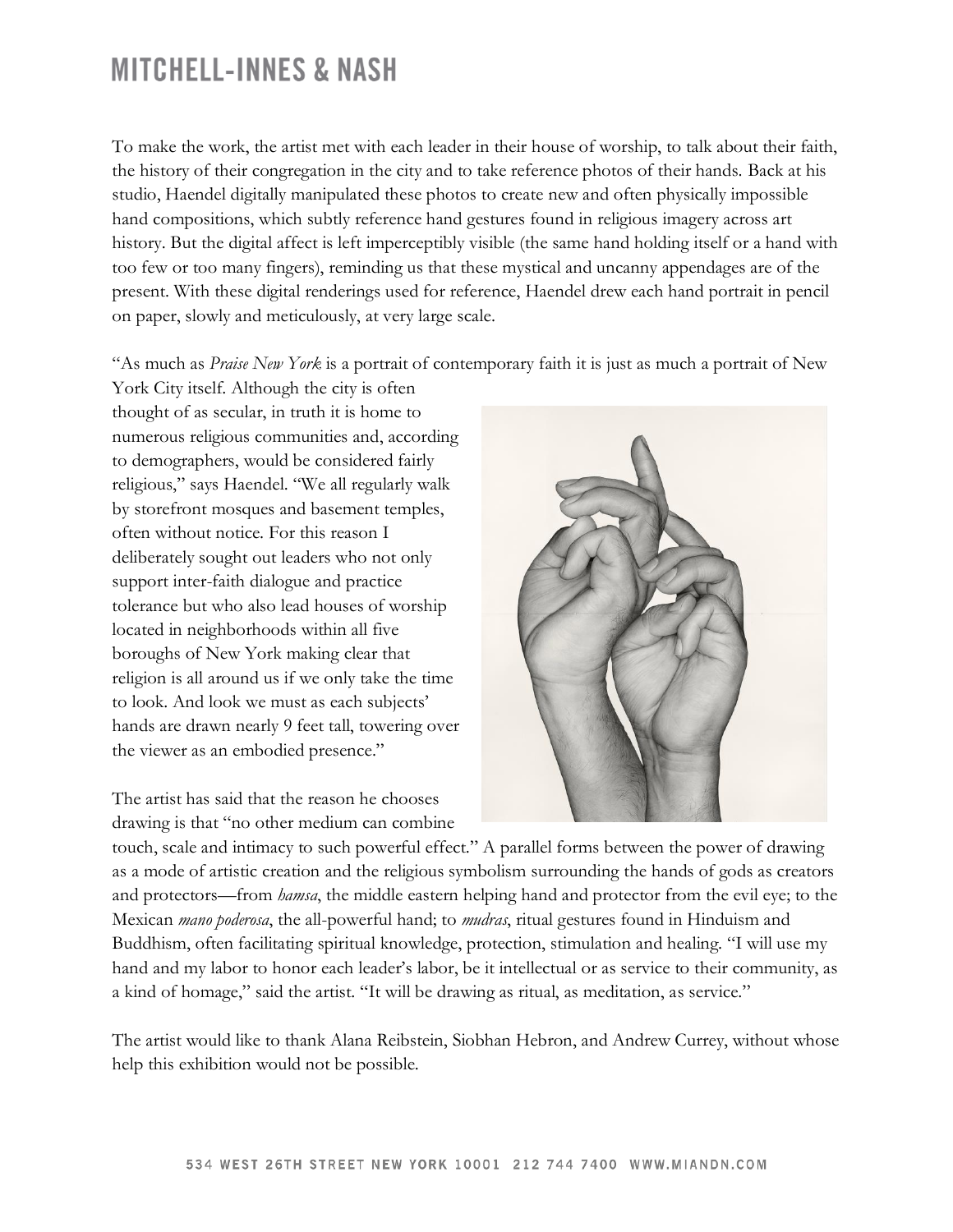

#### **About the Participants**

The artist is grateful to his subjects and collaborators for their participation in *Praise New York*, including Reverend Dr. Jacqui Lewis, pastor of Middle Collegiate Church in the East Village; Venerable Chang-Hwa of the Chan Mediation Center in Elmhurst; Ravi Vaidyanaat Šivãchãriar of the Ganesh Temple in Flushing; Imam Souleimane Konaté of Masjid al-Aqsa Mosque in Harlem; Reverend Emma Jordan Simpson, Executive Pastor of the Concord Baptist Church in Bed-Stuy; Rabbi Rachel Timoner of Congregation Beth Elohim in Park Slope; Reverend Christine Lee, Priest of St. Peter's Episcopal Church in Chelsea; Simran Jeet Singh of the Sikh Coalition and faculty at Union Seminary, Morningside Heights; Father Patrick Longalong of Our Lady of Lourdes Parish in Queens Village; Reverend Dr. Terry Troia

ofProject Hospitality and the Reformed Church of Huguenot Park in Staten Island; Reverend Samuel Cruz, Pastor of Trinity Lutheran Church in Sunset Park; Father Enrique Salvo of the Church of St. Anselm and St. Roch in the Bronx; Reverend Dr. Protopresbyter Nicholas Kazarian, Priest of Saint Eleftherios Greek Orthodox Church in Chelsea; Imam Khalid Latif of the Islamic Center at NYU in Greenwhich Village; Venerable Bhante Heenbunne Kondañña, Abbot and Chief Incumbent of the Staten Island Buddhist Vihara Meditation Center; Reverend Joe Holland of Bethel Gospel Assembly in Harlem; and Reverend Sherin Swift of New Life Fellowship in Elmhurst.

#### **About Mitchell-Innes & Nash**

Founded by Lucy Mitchell-Innes and David Nash, who previously headed the worldwide Contemporary and Impressionist & Modern Art divisions of Sotheby's, Mitchell-Innes & Nash places exemplary contemporary artists within a historical context, revealing a continuity of ideas and aesthetic virtuosity from the Modern era through the present day. Lucy Mitchell-Innes is also a member of the selection committee of Art Basel and a former president of the Art Dealers Association of America. Mitchell-Innes & Nash's renowned exhibition program fosters excellence within artistic practice, while forging an informed dialogue between emerging and established internationally recognized artists. From acclaimed surveys of 20th century masters, such as Jean Arp, Anthony Caro, Jay DeFeo, Willem de Kooning, Leon Kossoff, Kenneth Noland, Roy Lichtenstein, and Nicolas de Stael, to solo exhibitions of Sarah Braman, Keltie Ferris, Daniel Lefcourt, Eddie Martinez, Pope.L, Martha Rosler, and Jessica Stockholder, Mitchell-Innes & Nash has proven expertise in both advancing the careers of emerging artists and maintaining the superior standard set by established artists.